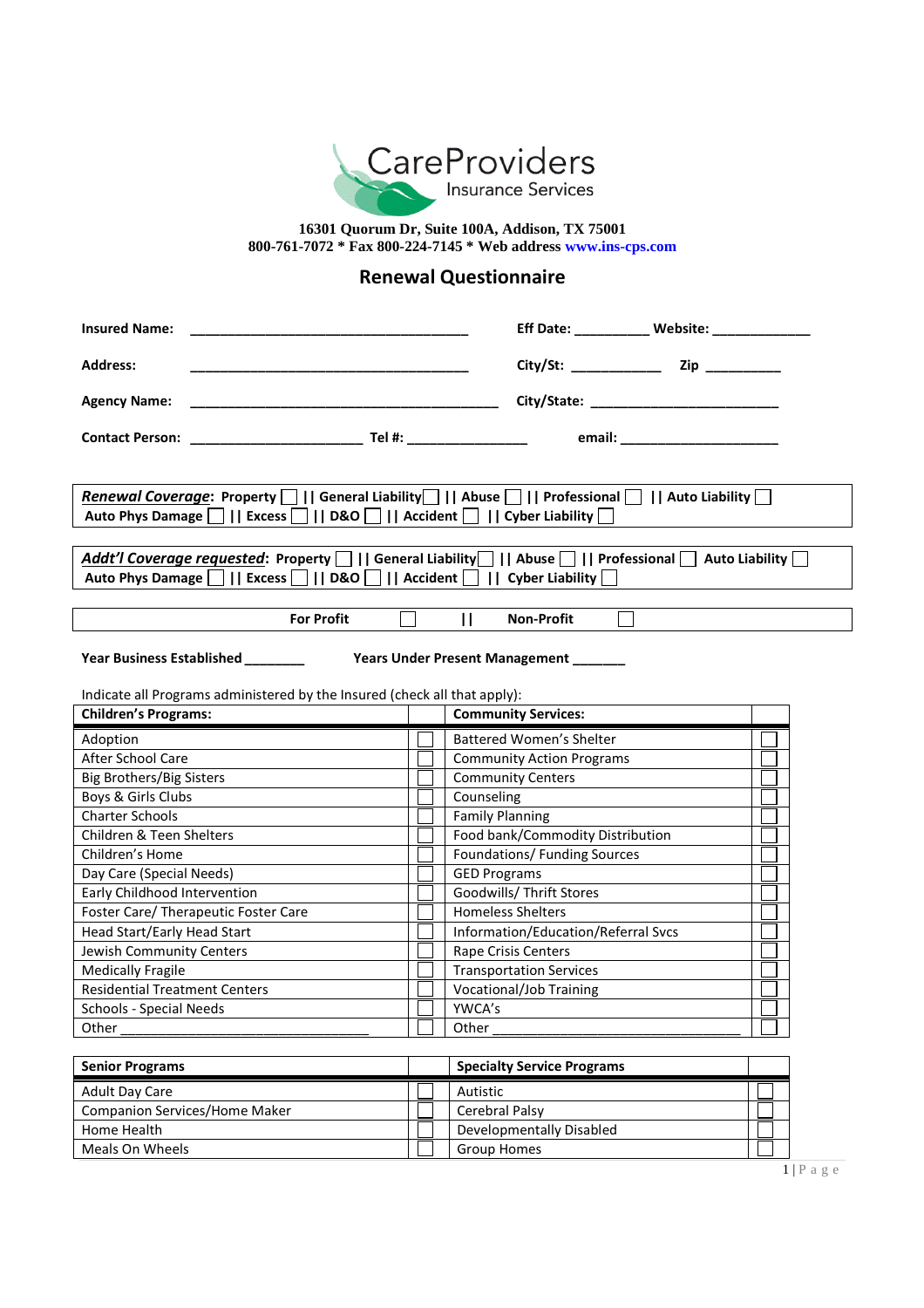| Sr. Citizens Centers   | Handicapped              |  |
|------------------------|--------------------------|--|
| Weatherization Program | <b>Mentally Retarded</b> |  |
| Other                  | Other                    |  |

#### **Exposure Update:**

Please describe any changes in your operations (eg; programs administered, services provided, etc.) in the past 12 months: \_\_\_\_\_\_\_\_\_\_\_\_\_\_\_\_\_\_\_\_\_\_\_\_\_\_\_\_\_\_\_\_\_\_\_\_\_\_\_\_\_\_\_\_\_\_\_\_\_\_\_\_\_\_\_\_\_\_\_\_\_\_\_\_\_\_\_\_\_\_\_\_\_\_\_\_\_\_\_\_\_\_\_\_\_\_\_\_\_\_\_\_\_\_\_\_\_\_\_

\_\_\_\_\_\_\_\_\_\_\_\_\_\_\_\_\_\_\_\_\_\_\_\_\_\_\_\_\_\_\_\_\_\_\_\_\_\_\_\_\_\_\_\_\_\_\_\_\_\_\_\_\_\_\_\_\_\_\_\_\_\_\_\_\_\_\_\_\_\_\_\_\_\_\_\_\_\_\_\_\_\_\_\_\_\_\_\_\_\_\_\_\_\_\_\_\_\_\_

| <b>Description</b>                              | <b>Expiring</b> | Renewal | <b>Description</b>          | <b>Expiring</b> | Renewal |
|-------------------------------------------------|-----------------|---------|-----------------------------|-----------------|---------|
| a) Revenues                                     |                 |         | g) Camper Days              |                 |         |
| b) Clients/Participants                         |                 |         | h) Adoptions                |                 |         |
| c) Thrift Store Sales                           |                 |         | i) Foster<br>Homes/Contacts |                 |         |
| d) Weatherization/Constrctn<br>Costs or Payroll |                 |         | j) Property TIV             |                 |         |
| e) MOW Food Budget                              |                 |         | k) WC Payroll               |                 |         |
| f) Avg Daily Volunteers                         |                 |         | I) Other                    |                 |         |

# **C. Professional Liability**

|                                      | <b>Employees</b> |     |                   |                    |                |
|--------------------------------------|------------------|-----|-------------------|--------------------|----------------|
| <b>Description of Professional</b>   | F/T              | P/T | <b>Volunteers</b> | <b>Contractors</b> | <b>Interns</b> |
| Counselor - Unlicensed               |                  |     |                   |                    |                |
| Dietician/Nutritionist               |                  |     |                   |                    |                |
| Home Health Aide                     |                  |     |                   |                    |                |
| <b>Medical Director</b>              |                  |     |                   |                    |                |
| <b>Nurse LPN</b>                     |                  |     |                   |                    |                |
| <b>Nurse Practitioner</b>            |                  |     |                   |                    |                |
| <b>Nurse RN</b>                      |                  |     |                   |                    |                |
| Pharmacists                          |                  |     |                   |                    |                |
| Psychiatrist/Optometrist/Dentist     |                  |     |                   |                    |                |
| Psychologist/Clergy                  |                  |     |                   |                    |                |
| Physn Asst/Paramedic/EMT             |                  |     |                   |                    |                |
| Physician                            |                  |     |                   |                    |                |
| Residential Manager or Care Provider |                  |     |                   |                    |                |
| Social Worker/Counselor - Licensed   |                  |     |                   |                    |                |
| Social Worker - Unlicensed           |                  |     |                   |                    |                |
| Teacher/Tutor/Aide/Child Care Worker |                  |     |                   |                    |                |
| Therapist - Occupational             |                  |     |                   |                    |                |
| Therapist - Physical/Speech/Hearing  |                  |     |                   |                    |                |
| <b>Total</b>                         |                  |     |                   |                    |                |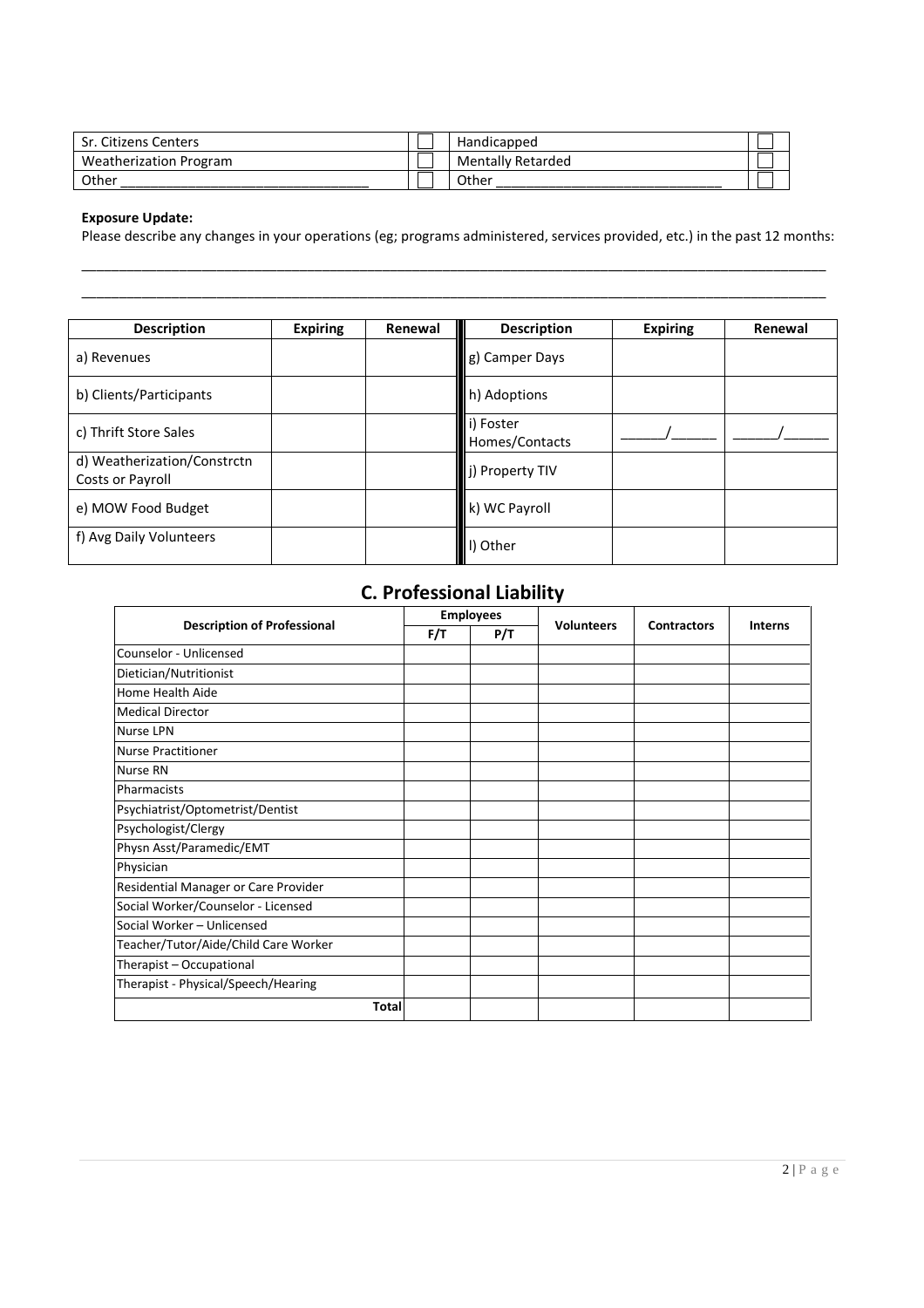#### **D. SUPPLEMENTAL AUTOMOBILE INFORMATION**

## **Description of Auto Fleet:**

| <b>Vehicle Type</b>       | <b>Expiring</b> | Renewal | # Drivers Exp | # Drivers R/N |
|---------------------------|-----------------|---------|---------------|---------------|
| Pvt Pass/Pick-up/Mini-van |                 |         |               |               |
| Vans $>$ 7 pass           |                 |         |               |               |
| <b>Bus</b>                |                 |         |               |               |
| <b>Truck</b>              |                 |         |               |               |
| <b>Trailer</b>            |                 |         |               |               |
| Other                     |                 |         |               |               |

| NOTE: A driver is an employee whose primary job duties are to operate a motor vehicle for the organization.                                                                                                                                                                                                                 |                                                         |
|-----------------------------------------------------------------------------------------------------------------------------------------------------------------------------------------------------------------------------------------------------------------------------------------------------------------------------|---------------------------------------------------------|
| 1. Are there any drivers under the age of 21 years old?                                                                                                                                                                                                                                                                     | Yes<br>No                                               |
| 2. Are all of your vehicles equipped with seat belts?<br>a) Do you have written and strictly enforced guidelines,                                                                                                                                                                                                           | No.<br>Yes                                              |
| mandating all passengers are secured in their seat belts?<br>b) Would you ever make an exception based on a medical condition?                                                                                                                                                                                              | Yes<br>No<br>Yes<br>No                                  |
| 3. Does insured order/receive/approve MVRs prior to employee driving?                                                                                                                                                                                                                                                       | Yes<br>No                                               |
| 4. Does the insured maintain driver's record files?<br>Does it include: date of hire____ dates of training____ Drug tests_<br>MVR and date ordered and received ______ Reference Checks<br>Disciplinary actions_____ (check those that apply)                                                                               | No<br>Yes                                               |
| 5. Do you furnish anyone with an auto?<br>If yes, are relatives ever allowed to operate an organization's vehicle?<br>а.                                                                                                                                                                                                    | Yes<br>No<br>No<br>Yes                                  |
| 6. Do you have an accident investigation program?<br>a. Do you keep a file on accidents?                                                                                                                                                                                                                                    | Yes<br>No.<br>Yes<br>No                                 |
| 7. What number of your employees use their personal auto for your business?                                                                                                                                                                                                                                                 |                                                         |
| 8. Is there a vehicle maintenance program?<br>If yes:                                                                                                                                                                                                                                                                       | Yes<br>No.                                              |
| a. Are maintenance logs and files reviewed by management?<br>Do drivers have procedures for reporting, repairing and servicing?<br>b.                                                                                                                                                                                       | Yes<br>No<br>Yes<br>No                                  |
| 9. With respect to any rules or procedures, how do you enforce them to assure compliance?                                                                                                                                                                                                                                   |                                                         |
| 10. Does the insured have annual competency-based performance reviews conducted on<br>drivers of the mobility assistance/wheelchair van that includes:<br>a. operation of the lift or ramp system<br>b. securing the wheelchair and patient<br>c. unloading wheelchair & patient<br>d. use of Company communications system | Yes<br>No<br>Yes<br>No<br><b>No</b><br>Yes<br>No<br>Yes |
| 11. Do you obtain written authorization to release driver information from all of your<br>staff upon hiring?                                                                                                                                                                                                                | Yes<br>No                                               |

| 12. Do you obtain MVR's on all drivers?                                  | Yes $\vert$ No $\vert$ 1 |
|--------------------------------------------------------------------------|--------------------------|
| a. If yes, how often?                                                    |                          |
| b. Do you have written criteria on driver acceptability regarding MVR's? | Yes $\Box$ No $\Box$     |

3 | P a g e